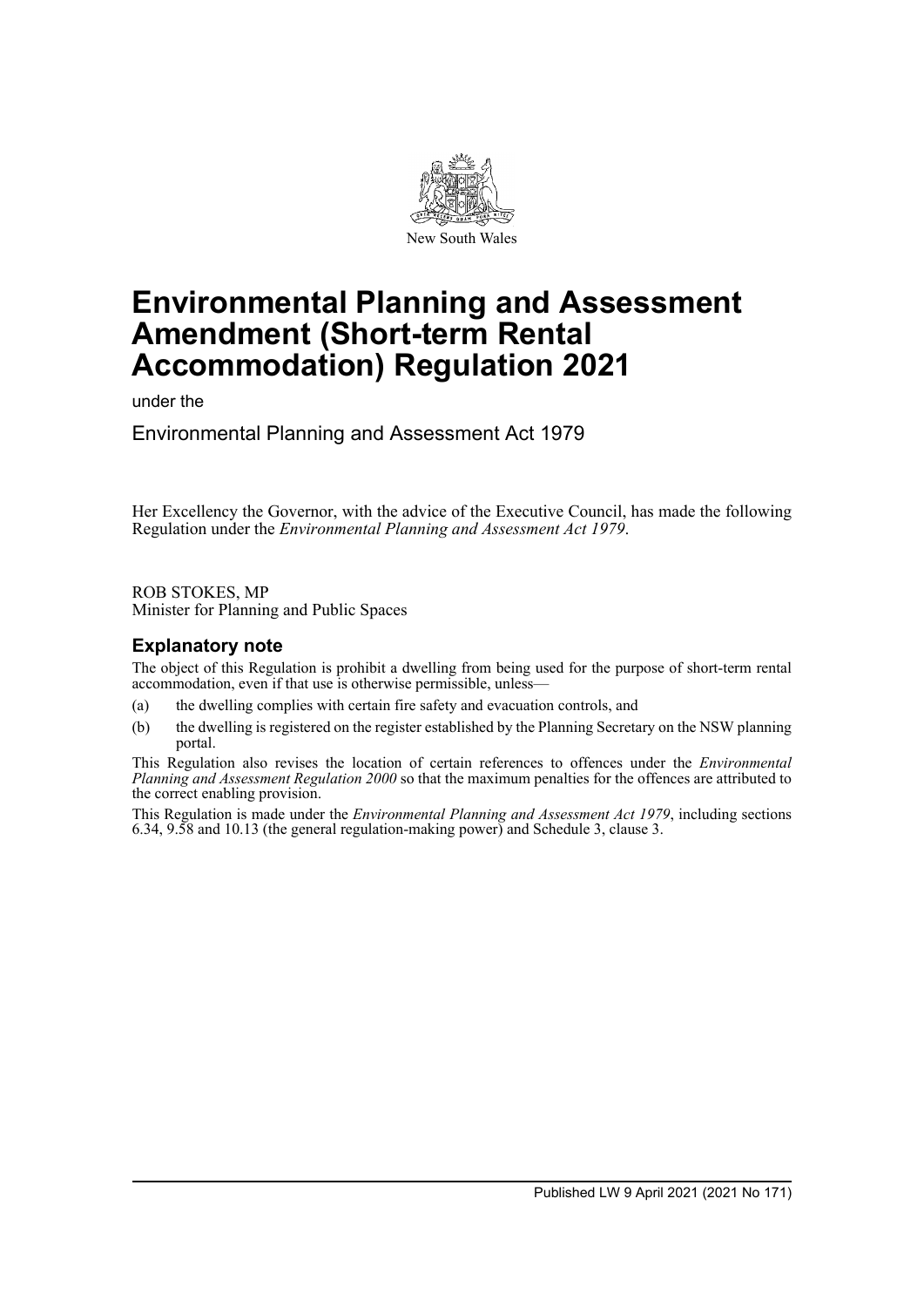Environmental Planning and Assessment Amendment (Short-term Rental Accommodation) Regulation 2021 [NSW]

## **Environmental Planning and Assessment Amendment (Short-term Rental Accommodation) Regulation 2021**

under the

Environmental Planning and Assessment Act 1979

#### **1 Name of Regulation**

This Regulation is the *Environmental Planning and Assessment Amendment (Short-term Rental Accommodation) Regulation 2021*.

#### **2 Commencement**

This Regulation commences on 30 July 2021 and is required to be published on the NSW legislation website.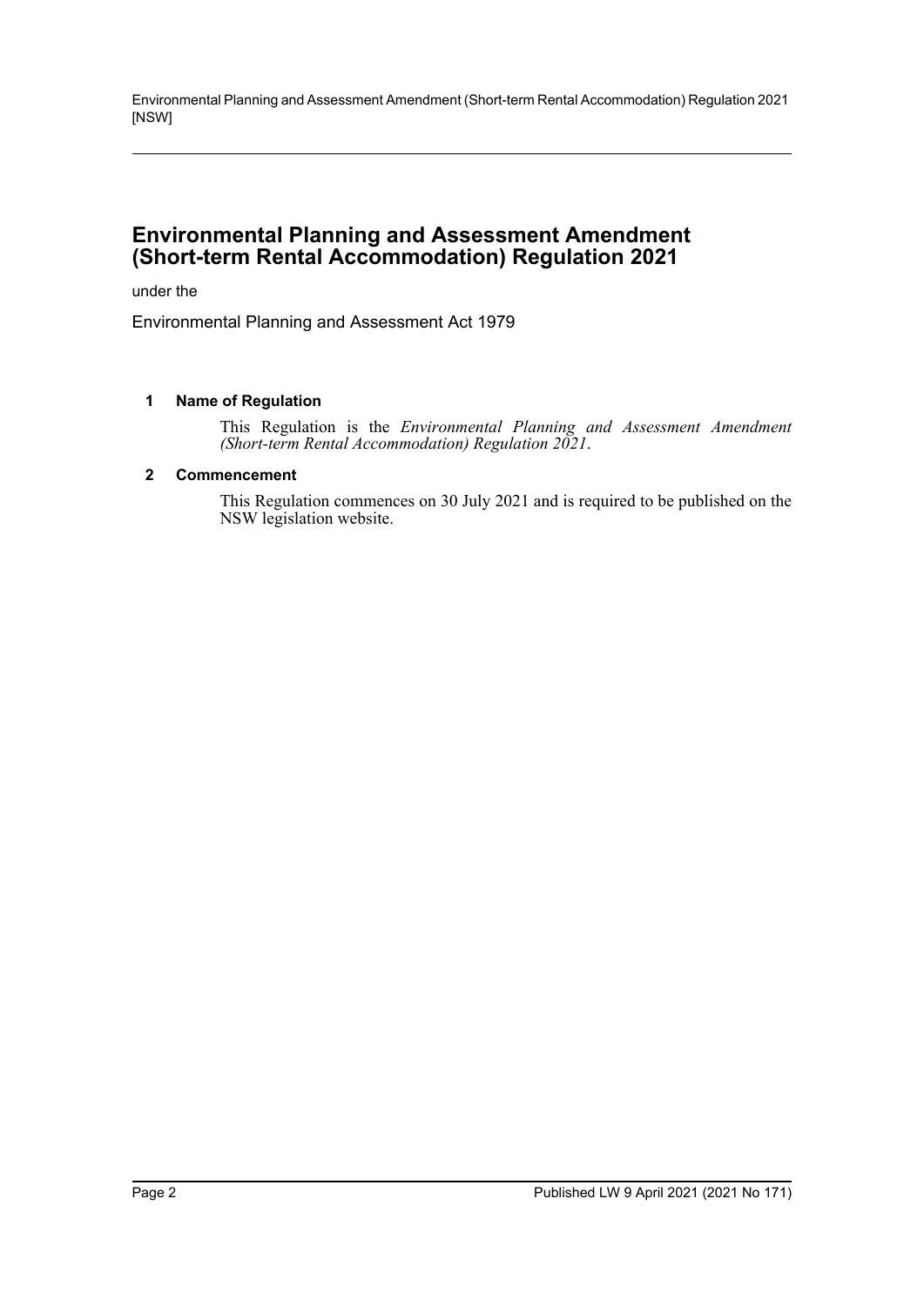Environmental Planning and Assessment Amendment (Short-term Rental Accommodation) Regulation 2021 [NSW]

Schedule 1 Amendment of Environmental Planning and Assessment Regulation 2000

# **Schedule 1 Amendment of Environmental Planning and Assessment Regulation 2000**

## **[1] Clause 167 Application of Part**

Insert after clause  $167(1)(c)$ —

- (d) Division 7D applies only to—
	- (i) class 1a and class 2 buildings, and
	- (ii) a class 4 part of a building.

#### **[2] Part 9, Division 7D**

Insert after clause 186U—

## **Division 7D Fire safety for short-term rental accommodation**

#### **186V Definitions**

(1) In this Division—

*fire safety standard* means the *Short-term Rental Accommodation Fire Safety Standard* approved by the Planning Secretary and published on the Department's website, as in force from time to time.

(2) Terms used in this Division have the same meanings as they have in Part 3A of *State Environmental Planning Policy (Affordable Rental Housing) 2009*.

#### **186W Additional fire safety and evacuation controls for short-term rental accommodation**

- (1) A dwelling must not be used for the purpose of short-term rental accommodation unless it complies with the requirements of the fire safety standard.
- (2) The requirements referred to in subclause (1) are in addition to any other requirements that may apply to the dwelling under this Part.
- (3) Nothing in this Division authorises development for the purpose of short-term rental accommodation.

#### **186X Register to be established and maintained for fire safety**

- (1) The Planning Secretary is to establish and maintain a register on the NSW planning portal of dwellings used for the purpose of short-term rental accommodation.
- (2) The register is to include the following information (the *registration information*) for each dwelling used for the purposes of short-term rental accommodation—
	- (a) the address of the dwelling,
	- (b) the type of residential accommodation of the dwelling, **Example.** A dwelling house or a residential flat building.
	- (c) whether the dwelling will be used as hosted short-term rental accommodation or non-hosted short-term rental accommodation,
	- (d) the name and address of the person who is providing the dwelling for the purposes of short-term rental accommodation,
	- (e) a description of how the dwelling complies with the fire safety standard.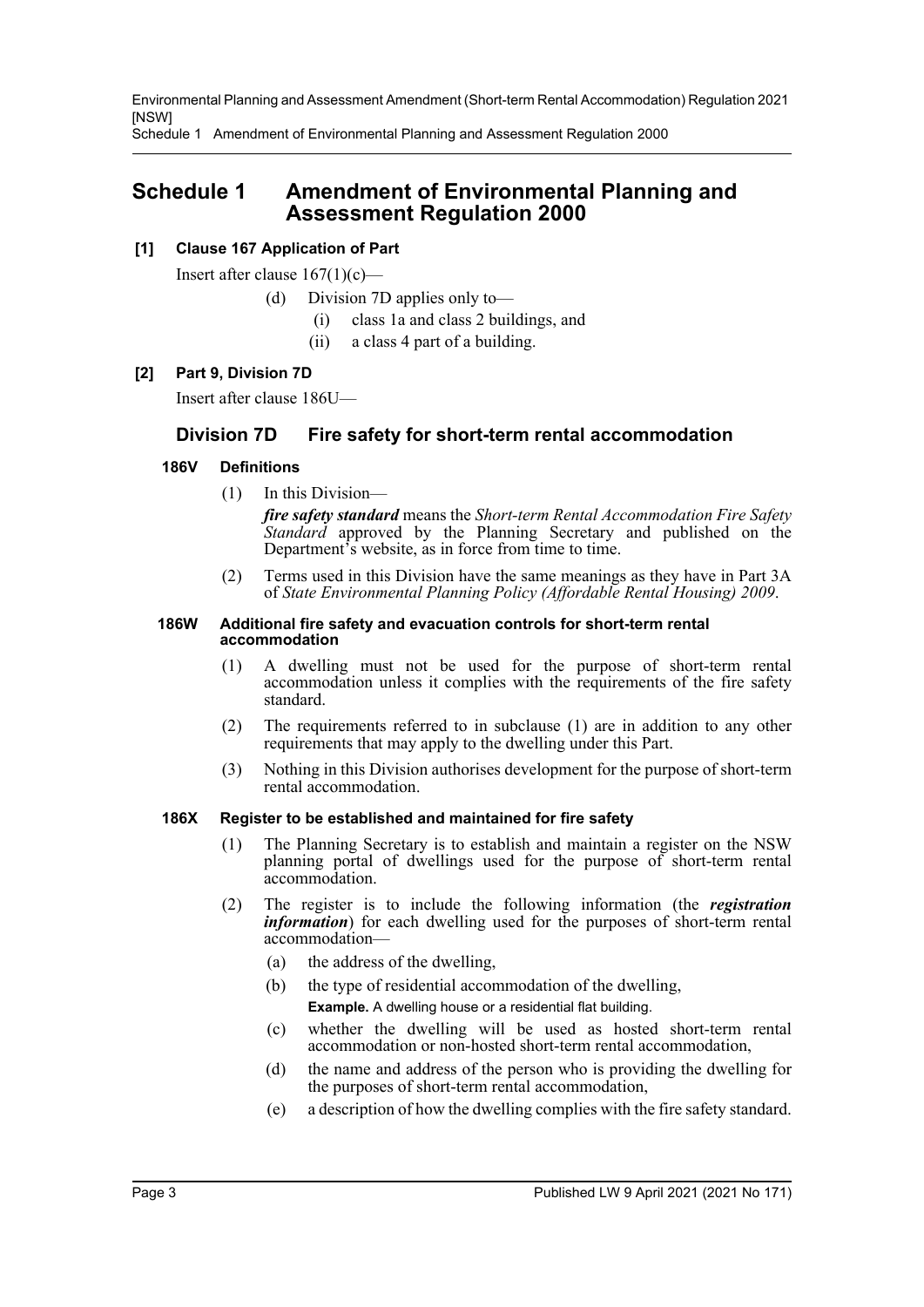Schedule 1 Amendment of Environmental Planning and Assessment Regulation 2000

(3) A person must not provide a dwelling for the purposes of short-term rental accommodation unless the dwelling is included on the register and the registration is in force.

Maximum penalty—20 penalty units.

- (4) The Planning Secretary is to register a dwelling on the register if the person who is proposing to provide the dwelling for the purposes of short-term rental accommodation—
	- (a) provides the registration information to the Planning Secretary in a form approved by the Planning Secretary, and
	- (b) pays to the Planning Secretary the registration fee of \$65.
- (5) The Planning Secretary is to notify the person of the date of registration.
- (6) Registration, including a renewal of registration, remains in force for a period of  $\overline{1}$  year.
- (7) A person may apply to renew registration of a dwelling by—
	- (a) providing notice of any changes to the registration information to the Planning Secretary in a form approved by the Planning Secretary, and
	- (b) paying to the Planning Secretary the renewal fee of \$25.
- (8) A renewal application may be made—
	- (a) up to 45 days before the registration ceases to be in force, or
	- (b) up to 3 months after the registration ceased to be in force.
- (9) If an application for renewal is made before the registration ceases to be in force, the registration continues in force even if the new period of registration commences after the registration would otherwise have ceased to be in force.
- (10) If an application for renewal is made within 3 months after the registration ceased to be in force, the new period of registration commences on the date notified to the person by the Planning Secretary.
- (11) The Planning Secretary is to make the contents of the register available to the following persons—
	- (a) a member of staff of the Department of Customer Service authorised by the Secretary of that Department,
	- (b) a member of staff of a local council authorised by the local council,
	- (c) any other person, if the Planning Secretary considers it necessary to make the contents available to ensure the safety of persons occupying the dwelling as short-term rental accommodation.

## **[3] Clause 284 Penalty notice offences**

Omit clause 284(5)(b) and (c). Insert instead—

(b) an offence under clause 283A in relation to a contravention of clause 183(1), 184(a), (b) or (c), 185(b), 186(a), (b) or (c), 186A(2), (3), (4), (5) or (6), 186AA(2), 186C(1) or (1A), 186S or 186T.

## **[4] Schedule 5 Penalty notice offences**

Omit the heading relating to section 6.34 of the Act and appropriately reorder the matter under that heading, under the heading relating to clause 283A.

### **[5] Schedule 5**

Insert in appropriate order under the heading relating to clause 283A—